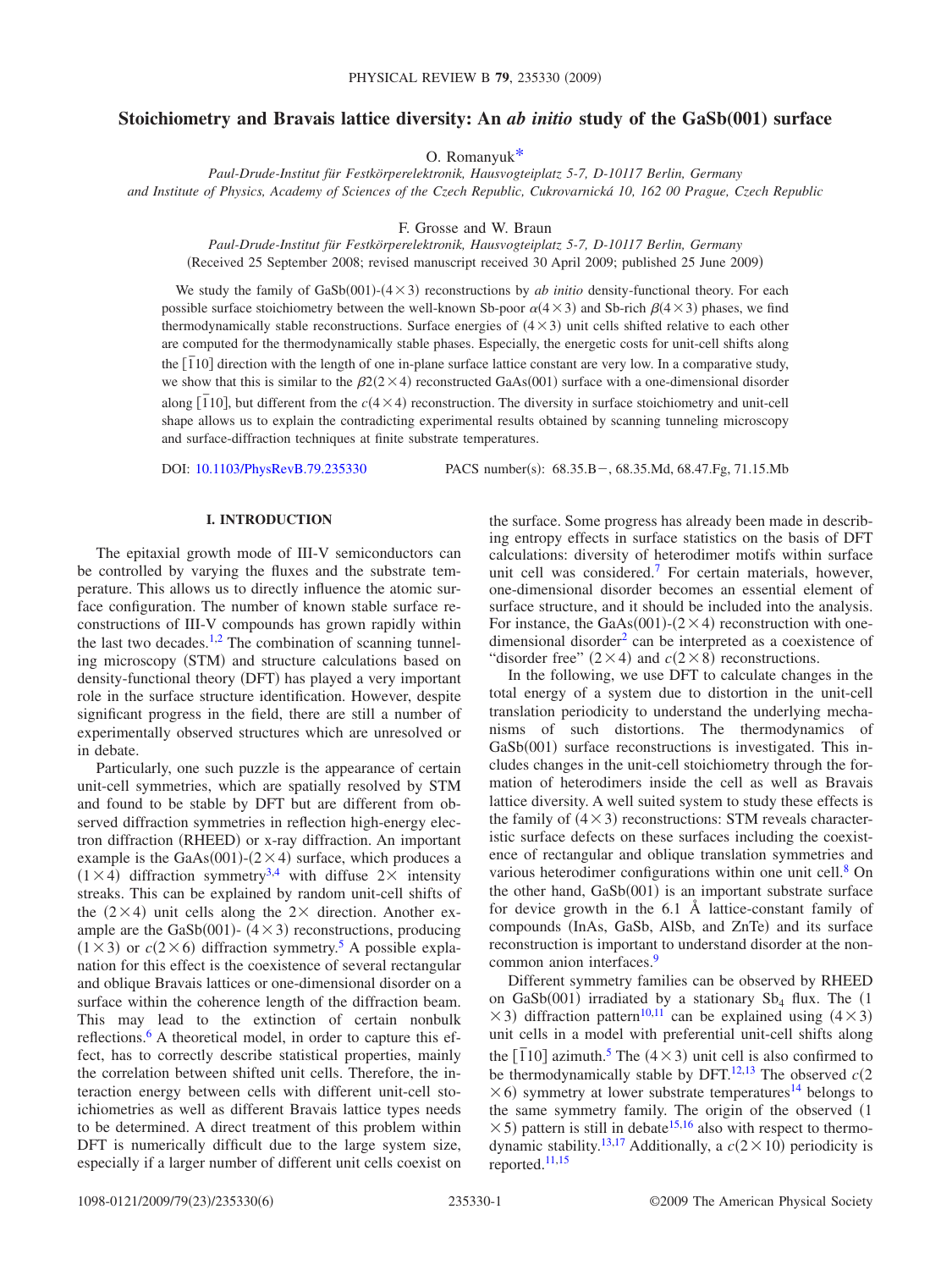<span id="page-1-1"></span>

FIG. 1. (Color online) Structure models of different  $GaSb(001)$ - $(4 \times 3)$  reconstructions. Models with different stoichiometry are formed by substituting four Ga atoms in the top dimers of the  $\alpha$  model by Sb atoms. Equivalent structures obtained by mirror symmetry along [110] are not shown. Open (filled) spheres correspond to Sb (Ga) atoms. Model notation includes number of heterodimers *h* and heterodimer position within a dimer row: up  $(u)$ , center  $(c)$ , and down  $(d)$  site.

The paper is organized as follows. In Sec. [II](#page-1-0) we introduce the list of investigated structures including possible Bravais lattice types. The computational details are given in Sec. [III,](#page-2-0) followed by the Results section in which we present GaSb $(001)$ - $(4 \times 3)$  stable reconstructions, calculate the surface energies, and discuss possible effects caused by a onedimensional disorder on a surface.

### **II. (4Ã3) SURFACE RECONSTRUCTIONS**

<span id="page-1-0"></span>The  $(4 \times 3)$  structures observed by STM agree with DFT simulations for the  $\alpha$ ,  $\beta$ , and  $\gamma$  phases.<sup>8</sup> The  $\alpha$  phase in-volves four Ga-Sb dimers on top of an Sb layer (Fig. [1,](#page-1-1)  $\alpha$ ). The  $\beta$  phase is more Sb rich and it has three top Sb-Sb dimers and one Sb-Ga dimer (Fig. [1,](#page-1-1)  $\beta$ ). The  $\gamma$ (4×3) phase is the most Sb rich. It has four Sb-Sb dimers in the top layer of the surface within an oblique unit cell.

The extinction or the weakening of reflections which would be expected from a periodic arrangement of the same surface unit cell is caused by the loss of correlation, i.e., the violation of the perfect translational periodicity. This may be due to differences between the unit cells, such as the replace-

<span id="page-1-2"></span>

FIG. 2. (Color online) Schematic view of different unit-cell translation vectors to combine  $(4 \times 3)$  unit cells. The  $A_0$  case corresponds to orthogonal translation vectors. The  $A_1$ ,  $A_2$ ,  $A_3$ ,  $B_1$ , and  $B_2$ cases are oblique lattices. The surface lattice constant is *as*  $=a_{bulk}/\sqrt{2}$ , where  $a_{bulk}$  is the bulk lattice constant of GaSb.

ment of a Sb-Sb homodimer by a Ga-Sb heterodimer, or due to different Bravais lattice types, or both. As mentioned already in the Introduction, although the  $(4 \times 3)$  phases are the most energetically favorable for the GaSb(001) surface, the  $(4 \times 3)$  diffraction patterns are not observed in a diffraction experiment. The structure models that had been suggested earlier for the observed  $(1 \times 3)$  (Ref. [10](#page-4-10)) and  $c(2 \times 6)$  (Ref. [18](#page-5-6)) symmetries were not confirmed to be stable<sup>12[,19](#page-5-7)</sup> by DFT calculations: the suggested structures have a higher surface energy than the different stable  $(4 \times 3)$  reconstructions.

To study possible distortions of the long-range periodicity, we analyze differences between the type and the arrangement of the top dimers within the  $(4 \times 3)$  unit cell. A diversity in arrangement of homodimer and heterodimer motifs within one unit cell was also observed for the GaAs $(001)$ - $c(4 \times 4)$ reconstruction.<sup>20</sup> In the case of GaSb(001)-( $4 \times 3$ ), we consider the different arrangements as sketched in Fig. [1.](#page-1-1) Sixteen structure models can be composed by substituting the four heterodimers of the Sb-poor  $\alpha$  model by Sb homodimers up to the Sb-rich *h*0 model.<sup>12</sup> The number is reduced to 12 inequivalent models because of a mirror plane along the [110] axis. Since phases with center positions of the top heterodimers occupied by Ga have never been observed by STM, these configurations are excluded from the analysis.

In addition, we consider a unit-cell translation diversity. For the  $(4 \times 3)$  unit-cell basis, we use the following transla-tion symmetries (see Fig. [2](#page-1-2)): the rectangular lattice is marked by  $A_0$ . Oblique lattices are denoted by  $A_1$ ,  $A_2$ , and  $A_3$  with unit-cell shifts along  $\left[\overline{1}10\right]$  by 1, 2, or  $3a_s$ , respectively. The  $B_1$  and  $B_2$  lattices correspond to unit-cell shifts along [110]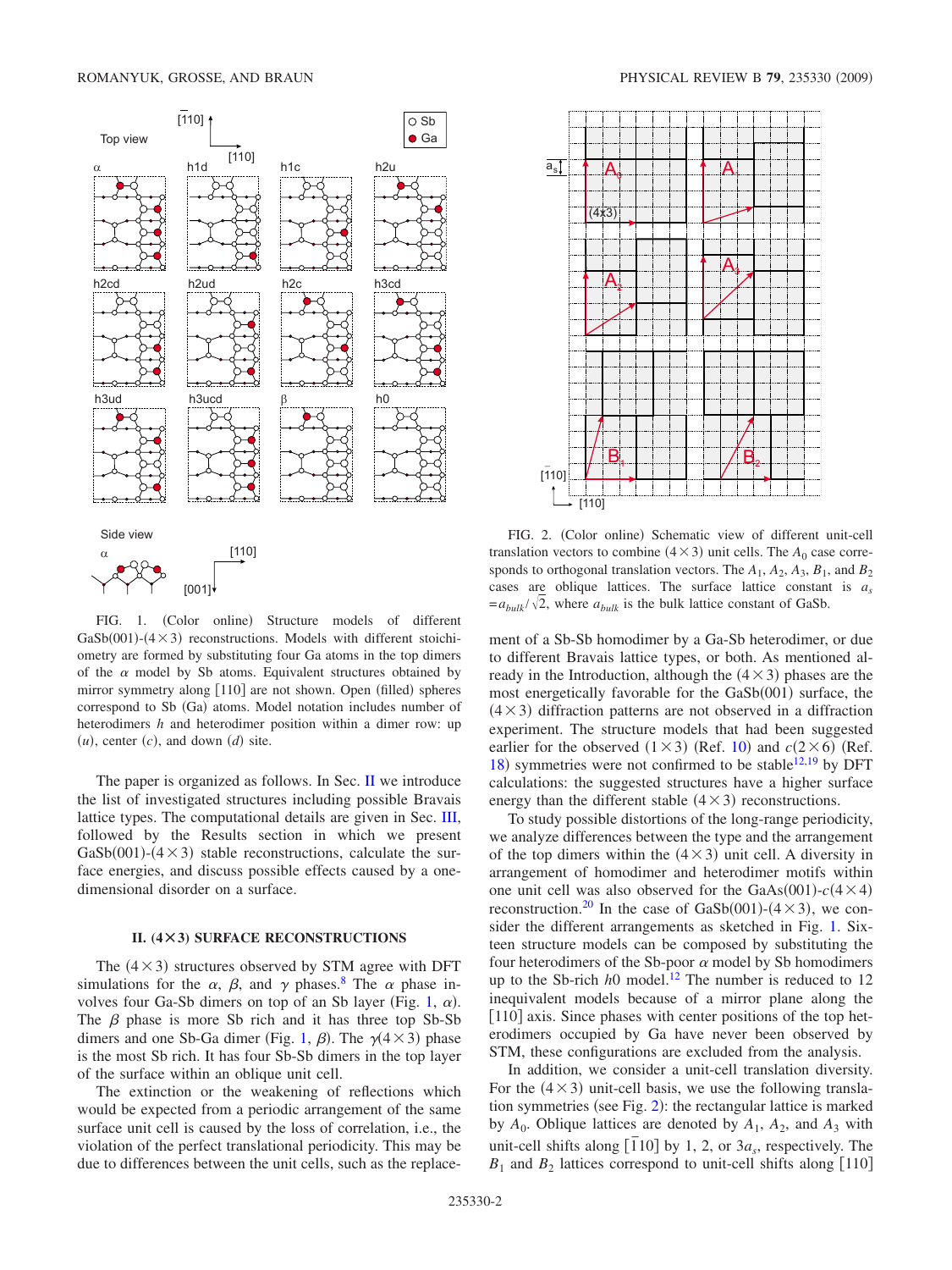by 1 or  $2a_s$ , respectively. For instance, the stable  $\gamma(4 \times 3)$ reconstruction is obtained by starting from configuration *h*0 of Fig. [1](#page-1-1) and applying the translation vectors  $B_1$  in Fig. [2.](#page-1-2) Such unit-cell variations have been shown before to explain disorder effects in diffraction intensities,  $21,22$  $21,22$  as well as changes in the symmetry of diffraction patterns[.3](#page-4-3)[,4](#page-4-4)[,23](#page-5-11)

## **III. COMPUTATIONAL DETAILS**

<span id="page-2-0"></span>The unit cells discussed in the previous section are used as input for total-energy calculations within DFT. The ABINIT computer code is used to carry out the calculations. $24,25$  $24,25$  We use the local-density approximation for the exchange-<br>correlation energy functional. Norm-conserving correlation energy functional. Norm-conserving pseudopotentials<sup>26</sup> of the Troullier-Martins type<sup>27</sup> are used to describe the atomic species. The electronic wave functions are expanded in a plane-wave basis with a converged kineticenergy cutoff of 12 Ha and a **k**-point set corresponding to  $3 \times 4$  points per  $(4 \times 3)$  surface Brillouin zone.<sup>28</sup> By applying the different translation vectors of Fig. [2,](#page-1-2) it is not possible to define an equivalent **k**-point mesh. Nevertheless, we estimate the relative numerical error to be less than  $1 \text{ meV}$  per  $(1 \text{ meV})$  $\times$  1) surface unit cell based on tests with an increased cutoff energy as well as higher-density **k**-point meshes. The surface structures are constructed using the repeated supercell approach with a GaSb (GaAs) slab thickness of nine atomic layers, using equilibrium lattice parameters computed from the bulk GaSb,  $a_{bulk} = 5.96$  Å, and the bulk GaAs,  $a_{bulk}$  $=$  5.33 Å. A vacuum gap thickness of 15 Å is used. The bottom surface of the slab is passivated by pseudohydrogens.<sup>29</sup> Atomic coordinates are adjusted until the interatomic forces become smaller than  $0.008$  eV/Å, whereby only the three bottom layers (Sb-Ga-pseudo H) are kept fixed.

The total energies produced by the DFT calculations can be analyzed in two different ways. First, as is standard for the determination of stable surface reconstructions, the surface-energy density  $\gamma$  is computed by  $30$ 

$$
\gamma S = E_{tot} - (n_{\text{Sb}} - n_{\text{Ga}})\mu_{\text{Sb}} - n_{\text{Sb}}\mu_{\text{GaSb}}^{bulk},\tag{1}
$$

where  $E_{tot}$  is the total energy of system,  $\mu_i$  is the chemical potential of species  $i$ ,  $n<sub>i</sub>$  is the number of the atoms in the cell, and *S* is the surface area. The experimental conditions are simulated by varying the chemical potential  $\mu_{\text{Sh}}$  in the thermodynamically allowed range  $-H_{\epsilon} \leq \mu_{\text{Sh}} - \mu_{\text{Sh}}^{\text{bulk}} \leq 0$ , thermodynamically allowed range  $-H_f \leq \mu_{\text{Sb}} - \mu_{\text{Sb}}^{bulk} \leq 0$ , where  $H_f$  is the heat of formation,  $H_f = \mu_{Ga}^{bulk} + \mu_{Sb}^{bulk} - \mu_{GaSb}^{bulk}$ . The  $\mu_{Ga}^{bulk}(\mu_{Sb}^{bulk})$  chemical potentials are computed for the orthorhombic  $\alpha$ -Ga (Ref. [31](#page-5-19)) and rhombohedral Sb phases, respectively. The Sb-rich and Ga-rich conditions correspond to  $(\mu_{Sb} - \mu_{Sb}^{bulk})/H_f = 0$  and  $(\mu_{Sb} - \mu_{Sb}^{bulk})/H_f = 1$ , respectively.

Second, assuming that there is only a nearest-neighbor interaction between adjacent unit cells, the line energy  $E_l$  per unit length of the unit-cell boundary can be extracted from the DFT calculations by the expression

$$
E_{l} = \frac{E_{tot}(i) - E_{tot}(A_0)}{2a_s p},
$$
\n(2)

<span id="page-2-2"></span>where  $E_{tot}(i)$  is the computed total energy of a slab with *i* running over the oblique translational symmetries (Fig.  $2$ ).  $p$ 

<span id="page-2-1"></span>

FIG. 3. (Color online) Surface-energy diagram of the GaSb(001)  $(4 \times 3)$  phases shown in Fig. [1.](#page-1-1) In the direction of increasing Sb flux, the following phases have the lowest energy:  $\alpha$  with four heterodimers, *h*3*ud* with three heterodimers, *h*2*u* with two heterodimers,  $\beta$  with one heterodimer, and finally  $\gamma$  with homodimers only and oblique surface lattice (Fig.  $2, B_1$  $2, B_1$ ).

is 4 (3) for  $4 \times (3 \times)$  directions, respectively. The surface lattice constant is  $a_s = a_{bulk} / \sqrt{2}$ . Thus, a negative value of  $E_l$ corresponds to a reduction in the surface energy due to the oblique translation symmetry.

#### **IV. RESULTS AND DISCUSSION**

The stability diagram presented in Fig. [3](#page-2-1) for the different  $(4 \times 3)$  unit cells of Fig. [1](#page-1-1) demonstrates that for every possible stoichiometry between the  $\alpha$  (four top heterodimers) and the  $\gamma$  reconstruction (zero heterodimers) a stable configuration is found. With decreasing number of top heterodimers,  $\alpha \rightarrow h3ud \rightarrow h2u \rightarrow \beta \rightarrow \gamma$  are found to be stable. The total energy of the *h*2*u* phase was found to be close to the total energy of the  $\beta$  phase.<sup>12</sup> Our calculation confirms that this phase is thermodynamically stable only in a very narrow chemical-potential range. The *h*3*ud* reconstruction extends previous results.<sup>12,[13](#page-5-1)</sup> Therefore a smooth transition within the  $(4 \times 3)$  symmetry is possible which gradually increases the Sb content of the surface with increasing Sb chemical potential  $\mu_{\text{Sb}}$ . This is similar to reducing the temperature in the experiment. An analogous behavior is ob-served experimentally<sup>20</sup> and confirmed by DFT (Ref. [7](#page-4-7)) on the GaAs(001) surface for the  $c(4 \times 4)$  reconstructions. Phases with different numbers of heterodimer and homodimer within the unit cell with  $c(4 \times 4)$  symmetry were found to have a significant concentration at finite temperature in thermodynamic equilibrium. Thus, the behavior observed for the GaAs(001)  $c(4 \times 4)$  surface may be a rather common feature of III-V semiconductor surfaces. One reason is that the switching from homodimer to heterodimer does not change the electron number entering the electron counting rule. $32$ 

Furthermore, interactions between adjacent unit cells have to be included in a complete analysis. The interaction energy between adjacent  $c(4 \times 4)$  unit cells with different stoichiom-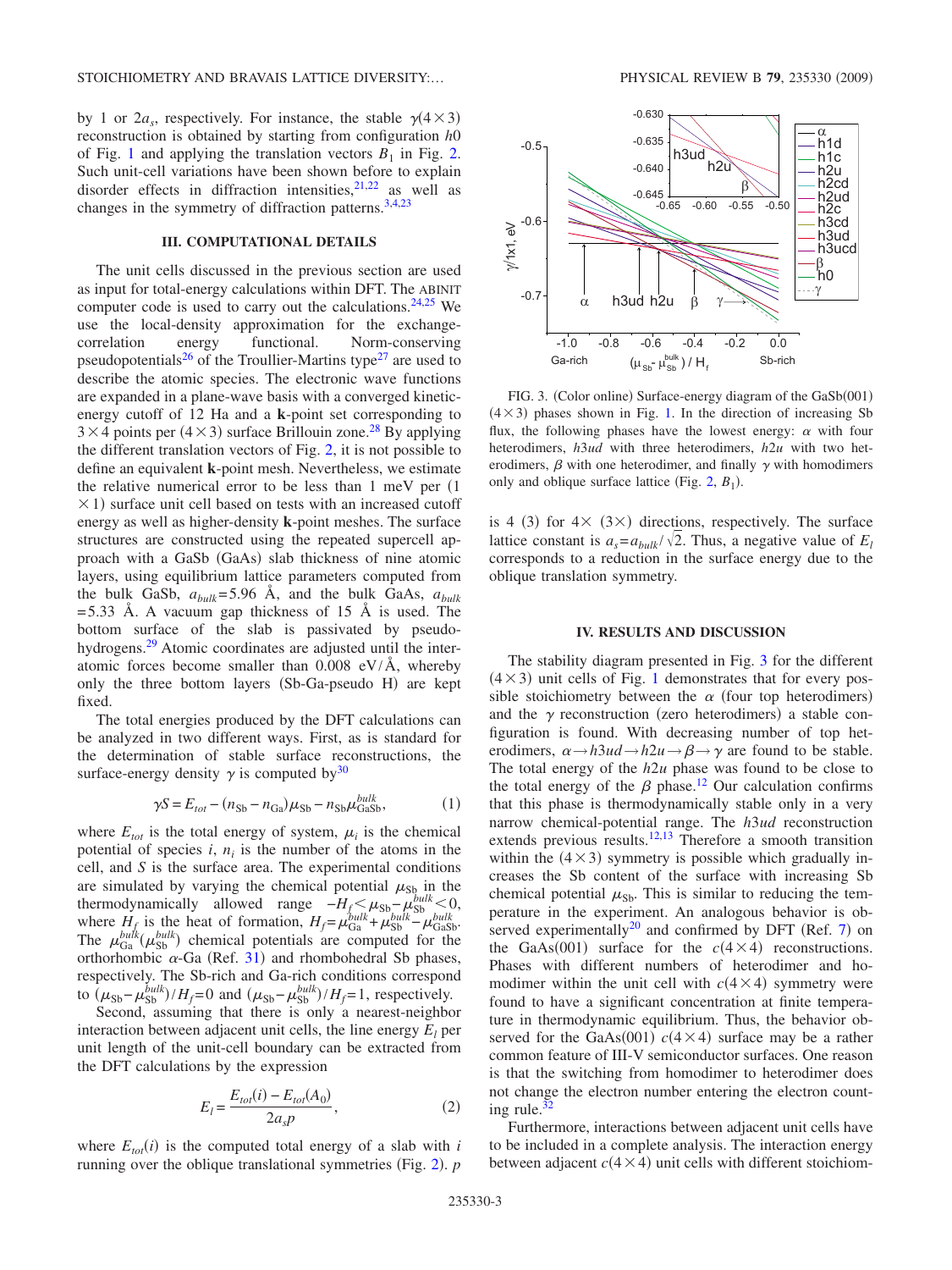<span id="page-3-0"></span>TABLE I. Differences in energy  $E_l$  between unshifted and shifted unit-cell arrangements of the GaSb $(001)$ - $(4 \times 3)$  and of the GaAs(001)- $\beta$ 2(2×4) and -*c*(4×4) reconstructions.  $A_i$  and  $B_i$  represent unit-cell shifts by *i* surface lattice constants  $a_s$  along  $\left[\overline{1}10\right]$ and  $[110]$  directions, respectively (Fig. [2](#page-1-2)). The values are derived using Eq. ([2](#page-2-2)) and are given in meV/ $\AA$ . The differences in energy for GaSb(001)  $\alpha$  and  $\beta$ (4 × 3) with  $A_1$  lattice are smaller than the GaAs(001)- $\beta$ 2(2×4)-A<sub>1</sub> case.

|                            | A <sub>1</sub> | $A_2$          | $A_3$ | $B_1$ | $B_2$ | $B_3$ |
|----------------------------|----------------|----------------|-------|-------|-------|-------|
| $GaSb(001) - (4 \times 3)$ |                |                |       |       |       |       |
| $\alpha$                   | 0.5            | 2              | 0.5   | 11    | 32    |       |
| h3ud                       | 1              | $\overline{2}$ | 1     | 12    | 32    |       |
| h2u                        | 0.9            | $\overline{2}$ | 0.5   | 13    | 27    |       |
| β                          | 0.2            | $\overline{2}$ | 0.2   | 69    | 84    |       |
| h <sub>0</sub>             | 0.3            | 3              | 0.3   | $-2$  | 12    |       |
| GaAs(001)                  |                |                |       |       |       |       |
| $\beta$ 2 (2 $\times$ 4)   | 0.7            |                |       | 24    | 33    | 24    |
| $c(4\times4)$              | 20             | 30             | 20    | 85    | 72    | 85    |

etries was found to be small  $\lfloor \frac{16}{1 \times 1} \rfloor$  for GaAs $(001)$ .<sup>[7](#page-4-7)</sup> For the GaSb $(001)$ - $(4 \times 3)$  surface, Bravais lattice diversity is very common unlike for the GaAs(001) $c(4\times4)$  reconstruction. This leads to the conclusion that for the GaSb $(001)$ - $(4 \times 3)$  surfaces, the interaction energies between shifted adjacent unit cells are smaller than for the unshifted GaAs(001)- $c$ (4  $\times$  4) unit cells with different stoichiometries. To confirm this, we consider homogenous phases, i.e., the same stoichiometry within each  $GaSb(001)$ - $(4 \times 3)$ unit cell, but with different unit-cell translation vectors (see Fig. [2](#page-1-2)). In addition, we carry out calculations for the GaAs(001)- $\beta$ 2(2×4) and -*c*(4×4) reconstructions to quantify the differences.

Within the supercell approach used here, changes in total energy due to a unit-cell translation distortion are interpreted as the change in interaction energy of two neighboring unit cells. The  $A_0$  type of translation corresponds to a rectangular Bravais lattice. Cases  $A_1$  and  $A_3$  correspond to  $1a_s$  and  $3a_s$ unit-cell shifts, along the 1 *¯*10 direction, respectively. Both structures can be symmetrically equivalent: the translational symmetry  $A_1$  is equivalent to  $A_3$  for  $\alpha$  but is not for  $h2u$ . In the same way,  $B_1$  and  $B_2$  denote  $1a_s$  and  $2a_s$  translations along the  $[110]$  azimuth. Thus, former unit cells are oblique with a cell area equal to the area of the rectangular  $(4 \times 3)$ unit cell. Depending on the unit-cell translation periodicity, the local environment of the top as well as the trench dimers is changed. This results in changes in the total energy of the system.

In the case of the  $c(4 \times 4)$  phase, a double rectangular unit cell with  $(4 \times 4)$  size is used to accommodate all possible unit-cell shifts. Thus,  $A_{1,2,3}$  and  $B_{1,2,3}$  translations correspond to  $1, 2, 3a<sub>s</sub>$  shifts of three top dimers relative to the neighboring top dimers along the  $\overline{[110]}$  and the  $\overline{[110]}$  directions, respectively.

In Table [I,](#page-3-0) the energy differences between rectangular and oblique configurations,  $E_l$ , are listed in meV/Å units [Eq.

<span id="page-3-1"></span>

FIG. 4. (Color online) Surface-energy diagram of the most favorable GaSb $(001)$ - $(4 \times 3)$  phases with rectangular  $(A_0)$  and oblique  $(A_1, A_2, A_3, B_1, \text{ and } B_2)$  $(A_1, A_2, A_3, B_1, \text{ and } B_2)$  $(A_1, A_2, A_3, B_1, \text{ and } B_2)$  surface translation vectors (Fig. 2). The structures  $\alpha$ ,  $h3ud$ ,  $h2u$ ,  $\beta$ , and  $h0$  are defined in Fig. [1.](#page-1-1) In order to emphasize the small energy differences, only a selected region of chemical potential,  $(\mu_{Sb} - \mu_{Sb}^{bulk})/H_f$ , is shown. The combinations of two  $\beta$ (4 × 3) cells with rectangular ( $A_0$ ) and oblique  $(A<sub>1</sub>)$  translation vectors have the smallest surface-energy difference equal to 0.6meV per  $(1 \times 1)$  cell. The area within the dashed rectangle is magnified on the right-hand insert.

([2](#page-2-2))]. All oblique configurations are energetically less favorable than the rectangular configuration, except for the  $\gamma$ phase (*h*0−*B*<sub>1</sub>). The energy differences, however, are small for the  $A_1$  and the  $A_3$  cases for the stable phases  $(\alpha, h2u,$  $h3ud$ , and  $\beta$ ). Doubling the unit-cell shift, such as in configuration  $A_2$ , increases the energy by an order of magnitude. Even larger energies are found for the  $B_1$  and the  $B_2$  configurations, except for the  $\gamma$  phases as mentioned already.

Interaction energies for the GaSb $(001)$ - $(4 \times 3)$  reconstruction can be directly compared with GaAs(001) reconstruction energies. For the  $\beta$ 2(2×4)-A<sub>1</sub> reconstruction with a shift in the 2 $\times$  direction [ $c(2\times8)$  unit cell], we find a somewhat higher interaction energy  $(E_l=0.7 \text{ meV/A})$  as for the GaSb(001)- $\beta$ (4 × 3)- $A_1$  ( $E_1$ =0.2 meV/Å) and  $-\alpha$ (4 × 3)- $A_1$  $(E_l = 0.5 \text{ meV/A})$  surfaces. All other values are significantly larger for shifts along the  $[110]$  direction. We therefore conclude that one-dimensional disorder is unlikely in this direction.

In Fig. [4,](#page-3-1) the surface-energy differences of five stable GaSb $(001)$ - $(4 \times 3)$  $(4 \times 3)$  $(4 \times 3)$  phases (Fig. 3) with different translation symmetries (Fig. [2](#page-1-2)) are shown. Only a limited region of chemical potential and surface energy is plotted in order to resolve the small changes in surface energy. In case of the  $\alpha$ phase stoichiometry, the energy difference between the rectangular  $A_0$  and the oblique  $A_1$  lattices is about 1 meV per  $(1 \times 1)$  cell. For the  $\beta$  phase, the difference is even smaller and equal to 0.6 meV per  $(1 \times 1)$ . The phases *h3ud* and *h2u* show a similar behavior [3 and 2 meV per  $(1 \times 1)$ , respectively. Due to these small energy differences, unit-cell shifts are likely to occur at finite temperatures. The difference in surface energy is then correlated with the probability of a certain Bravais lattice. Therefore, it is expected that rectangular unit cells,  $A_0$ , are simultaneously present with oblique lattices of  $A_1$  and  $A_3$  types in thermodynamical equilibrium.

One possible reason for such a Bravais lattice diversity may be the structure of the surface unit cell itself. A unit-cell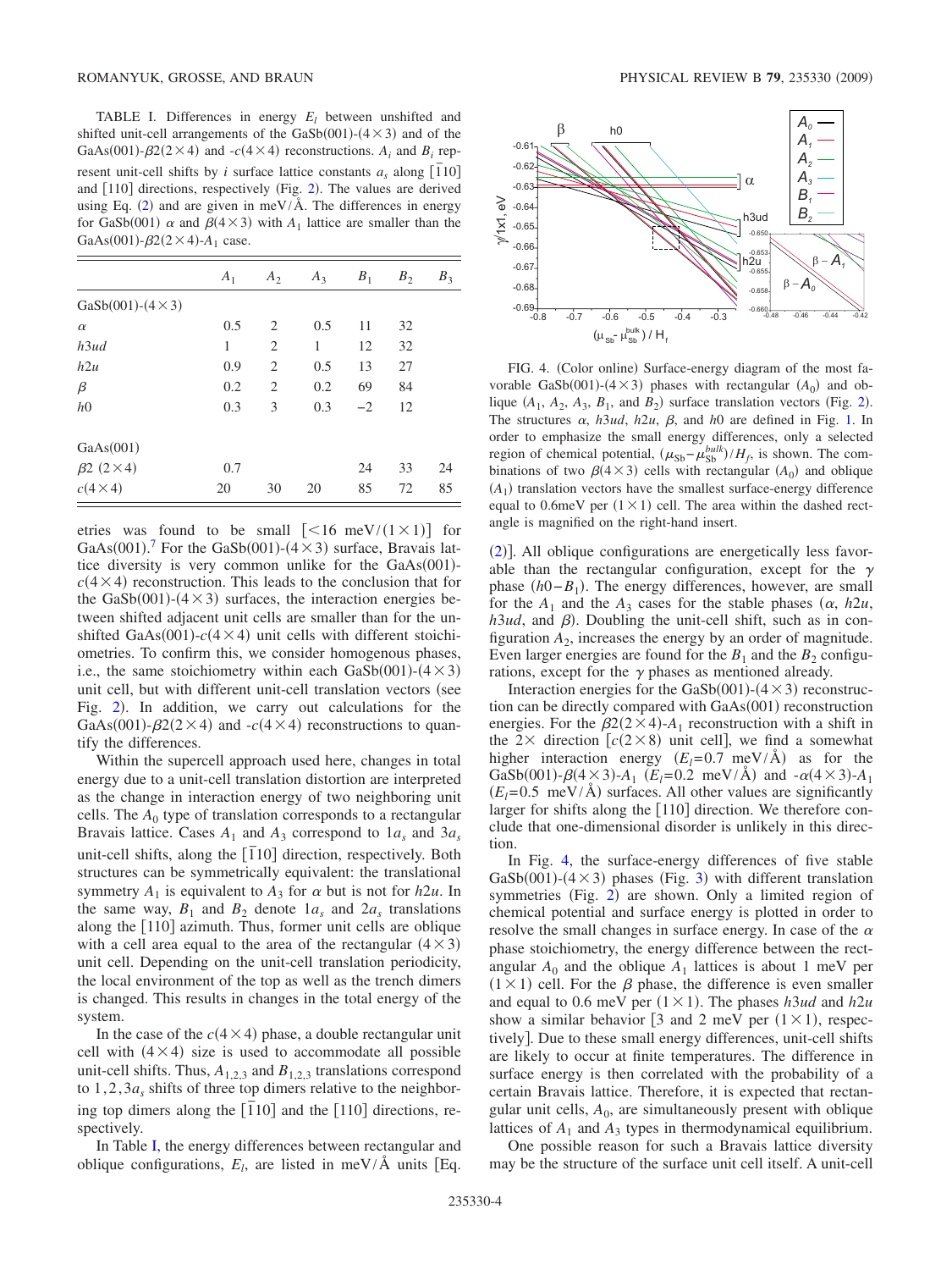shift increases the total energy of the system but this energy increase can be minimized by atomic relaxation. In particular, the GaAs- $\beta$ 2(2×4) as well as the GaSb-(4×3) unit cells consist of a few reconstructed atomic layers with trench dimers in the third and in the second atomic layers, respectively. In both cases these trench dimers are oriented along  $\left[ \overline{1}10 \right]$ . This may compensate the stress caused by the unitcell shifts: the lattices have more degrees of freedom to relax. A similar possibility to compensate stress may also exists on Sb terminated  $InAs(001),^{33}$  $InAs(001),^{33}$  $InAs(001),^{33}$  where an apparent (2)  $\times$  8) unit cell is confirmed by STM and DFT calculations but appears only as a  $\times 8$  diffraction pattern. In this case even four atomic layers including a trench contribute to the surface reconstruction. The GaAs(001)- $c$ (4  $\times$  4) reconstruction, however, has only one missing atomic row in the second layer without dimers. Thus, the latter structure is more rigid and the total energy increases significantly with unit-cell shifts.

Unit-cell shifts are observed by STM for GaSb- and AlSb- $\alpha$  and  $-\beta(4\times3)$  reconstructions,<sup>8</sup> and for the GaAs(001)- $\beta$ 2(2×4) phase.<sup>2</sup> Single step unit-cell shifts along  $\left[110\right]$  can be recognized. Such shifts are not observed for  $c(4 \times 4)$  reconstructions. This agrees with the interaction energies presented in Table [I.](#page-3-0) It also explains the symmetry of the diffraction pattern: the  $4 \times$  reflections vanish due to the broken periodicity along the  $4 \times$  direction for the  $(4)$  $\times$  3) unit cell. The results support our previous treatment, where interaction energies between shifted unit cells were assumed negligibly small.<sup>5</sup> Finally, small energy differences may lead to an oblique Bravais lattice at elevated tempera-ture, whereas the analysis at zero temperature (Fig. [4](#page-3-1)) suggests that the stable reconstructions have rectangular symmetry.

A nonzero value of the line energy  $E_l$ , however, will impose an upper bound on the length of the shifted unit-cell rows. The gain in energy due to the interaction of two shifted unit cells can be compensated by step edges or defects. The  $\gamma$  phase is unique among the  $(4 \times 3)$  reconstructions. It has an oblique unit cell, and several coexisting phases (i.e., a mixture of *h*0, *h*0−*A*<sub>1</sub>, and  $\gamma$ ) are likely at higher temperature with fixed chemical potential. In this case, additional defects such as antiphase boundaries are necessary to accommodate the rectangular and the oblique lattices. This includes, e.g., possible changes in the number of top dimers within a cell. Qualitatively, if such defects are energetically unfavorable, they may exist in non-negligible quantities only in a nonequilibrium situation like growth. An analysis including these defects is obviously necessary but beyond the scope of the paper. It should be emphasized that such surface defects will change the surface unit-cell area, a case we did not treat here. Nevertheless, the current results demonstrate that the surface can easily accommodate such a defectinduced symmetry change by introducing low-energy shifts within an arrangement of  $(4 \times 3)$  unit cells. If the defect had a low energy it would not alter the findings significantly. Only where defects are necessary, such as in the  $\gamma$  phase, they may play a more important role.

## **V. CONCLUSIONS**

We have studied various  $GaSb(001)$ - $(4 \times 3)$  reconstructions with different unit-cell stoichiometries as well as various Bravais lattices by DFT. Thermodynamically stable reconstructions are found for all possible stoichiometries by exchanging the Ga and the Sb atoms in the top heterodimers of the  $\alpha$ (4 × 3) structure as shown in Fig. [1.](#page-1-1) We have found two intermediate thermodynamically stable phases between the  $\alpha$  and the  $\beta$ (4 × 3) phases: the *h*2*u* and the *h3ud* structures with two and three Sb-Ga dimers on the surface, respectively. The  $h2u$  structure exists only in a very narrow chemical-potential range. Deviations from a rectangular cell lead to only slightly higher energies for all stable reconstructions except for  $\gamma$ . Small energy differences between (4  $\times$  3) unit cells with rectangular and oblique translation symmetries should lead to one-dimensional disorder at nonzero temperature. This agrees with previous experimental results obtained by STM and explains the apparent contradiction in unit-cell symmetry observed by STM and by diffraction techniques.

## **ACKNOWLEDGMENTS**

Special thanks go to V. M. Kaganer for useful discussions and Petr Ryšavý for technical assistance. Support by German Research Foundation (Grant No. GZ: 436 TSE 113/62/0-1) and Institute of Physics, the Academy of Sciences of the Czech Republic (the Institutional Research Plan No. AVOZ 10100521 and LUNA project) is gratefully acknowledged.

\*romanyuk@fzu.cz

- <span id="page-4-0"></span>1W. G. Schmidt, Appl. Phys. A: Mater. Sci. Process. **75**, 89  $(2002).$
- <span id="page-4-1"></span><sup>2</sup> A. Ohtake, Surf. Sci. Rep. **63**, 295 (2008).
- <span id="page-4-2"></span><sup>3</sup>B. A. Joyce, J. H. Neave, P. J. Dobson, and P. K. Larsen, Phys. Rev. B 29, 814 (1984).
- <span id="page-4-3"></span><sup>4</sup> P. K. Larsen and D. J. Chadi, Phys. Rev. B 37, 8282 (1988).
- <span id="page-4-4"></span>5O. Romanyuk, V. M. Kaganer, R. Shayduk, B. P. Tinkham, and W. Braun, Phys. Rev. B 77, 235322 (2008).
- <span id="page-4-6"></span><span id="page-4-5"></span><sup>6</sup>*Low-Energy Electron Diffraction: Experiment, Theory, and Structure Determination*, edited by M. A. V. Hove, W. H. Weinberg, and C. M. Chan (Springer-Verlag, Berlin, 1986), Vol. 6.
- 7E. Penev, P. Kratzer, and M. Scheffler, Phys. Rev. Lett. **93**, 146102 (2004).
- <span id="page-4-7"></span>8W. Barvosa-Carter, A. S. Bracker, J. C. Culbertson, B. Z. Nosho, B. V. Shanabrook, L. J. Whitman, H. Kim, N. A. Modine, and E. Kaxiras, Phys. Rev. Lett. **84**, 4649 (2000).
- <span id="page-4-9"></span><span id="page-4-8"></span><sup>9</sup>B. Z. Nosho, W. H. Weinberg, W. Barvosa-Carter, B. R. Bennett, B. V. Shanabrook, and L. J. Whitman, Appl. Phys. Lett. **74**, 1704 (1999).
- 10A. S. Bracker, M. J. Yang, B. R. Bennett, J. C. Culbertson, and W. J. Moore, J. Cryst. Growth 220, 384 (2000).
- <span id="page-4-11"></span><span id="page-4-10"></span>11M. T. Sieger, T. Miller, and T.-C. Chiang, Phys. Rev. B **52**, 8256  $(1995).$